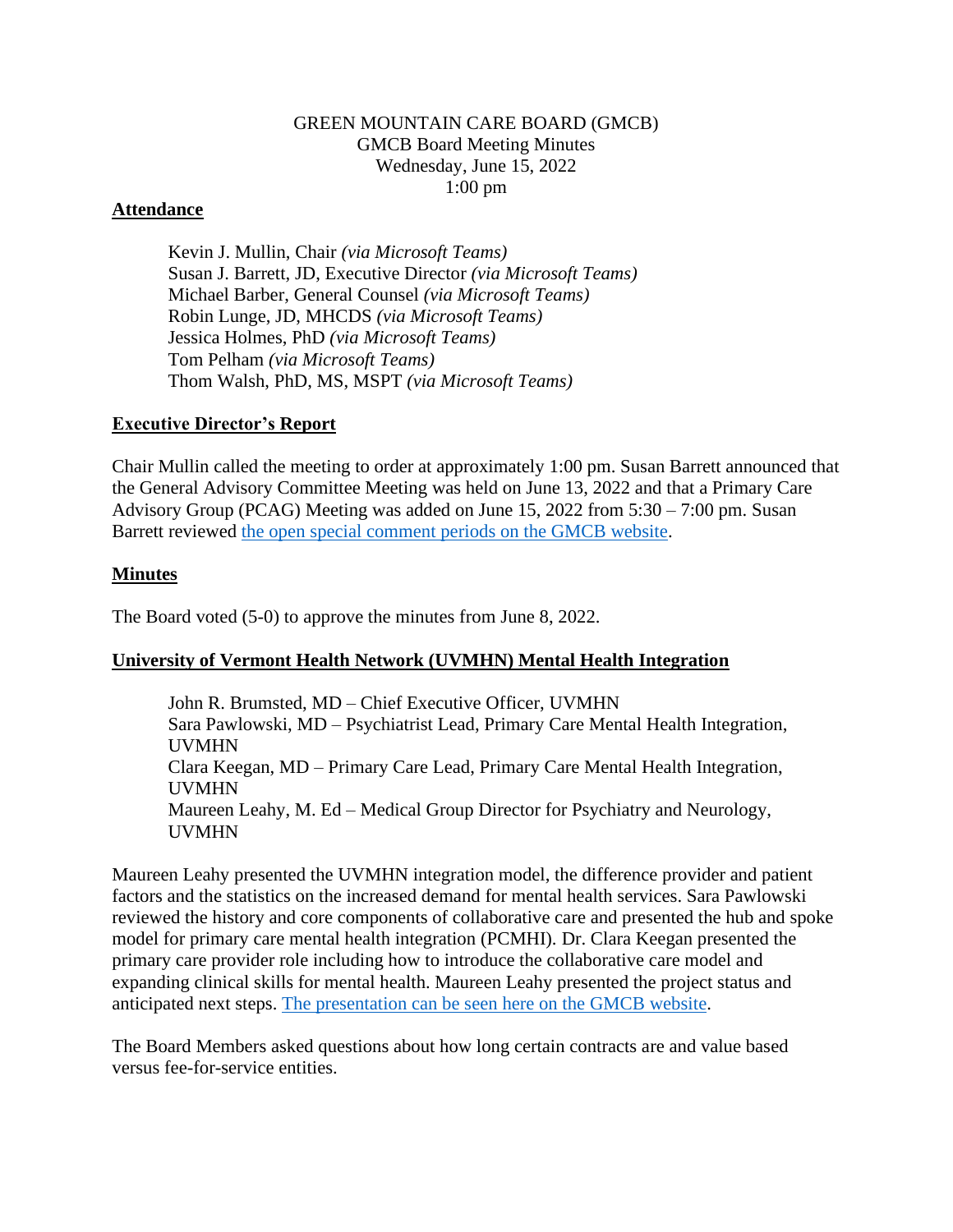#### **Public Comment**

Sophia Giliberto, Student Hamilton Davis, Journalist and Policy Analyst

#### **Accountable Care Organization (ACO) Guidance - GMCB Staff Presentation**

Marisa Melamed, Associate Director of Health Systems Policy, GMCB Julia Boles, Senior Health Policy Analyst, GMCB Michelle Sawyer, Health Policy Project Director, GMCB Russ McCracken, Staff Attorney, GMCB

Marisa Melamed reviewed the Board statutory authority and the ACO guidance process overview. Marisa Melamed explained that the focus would be on certified ACO for this presentation and reviewed the oversight approach and GMCB staff goals. Michelle Sawyer presented the certification verification and the goals and key changes to those materials. Marisa Melamed presented the themes for FY23 updates and reporting requirements sections with changes. Julia Boles presented the changes and additions of section 1 through section 3. Marisa Melamed presented the changes and additions for section 4 through section 6, and Michelle Sawyer reviewed the main change to section 7 regarding population health. Marisa Melamed presented the remaining changes and reviewed the development timeline for FY23. [The](https://gmcboard.vermont.gov/document/fy2023-aco-budget-guidance-and-certification-form-review)  [presentation can be seen here on the GMCB website.](https://gmcboard.vermont.gov/document/fy2023-aco-budget-guidance-and-certification-form-review)

The Board Members asked questions about the ACO Total Cost of Care accountability strategy and about part II of the guidance regarding ACO budget targets.

#### **Public Comment**

Walter Carpenter, Health Care Advocate

#### **GMCB 2022 Legislative Session Presentation**

Christina McLaughlin, Health Policy Advisor, GMCB

Christina McLaughlin presented a summary of the legislative bills tracked by the GMCB. Christina McLaughlin presented each bill signed into law and summarized the bills, now Acts, which include:

Act 85: Extending COVID-19 Flexibilities Act 108: Coverage for Hearing Aids Act 107: Telehealth Licensure Registration System Act 119: Patient Financial Policies & Medical Debt Protection Act 131: Pharmacy Benefit Management Act 137: Misc. Provisions Affecting Health Insurance Regulation Act 183: Economic and Workforce Development Act 167: Health Care Reform Initiatives, Data Collection, & Access to Home- and Community-Based Service